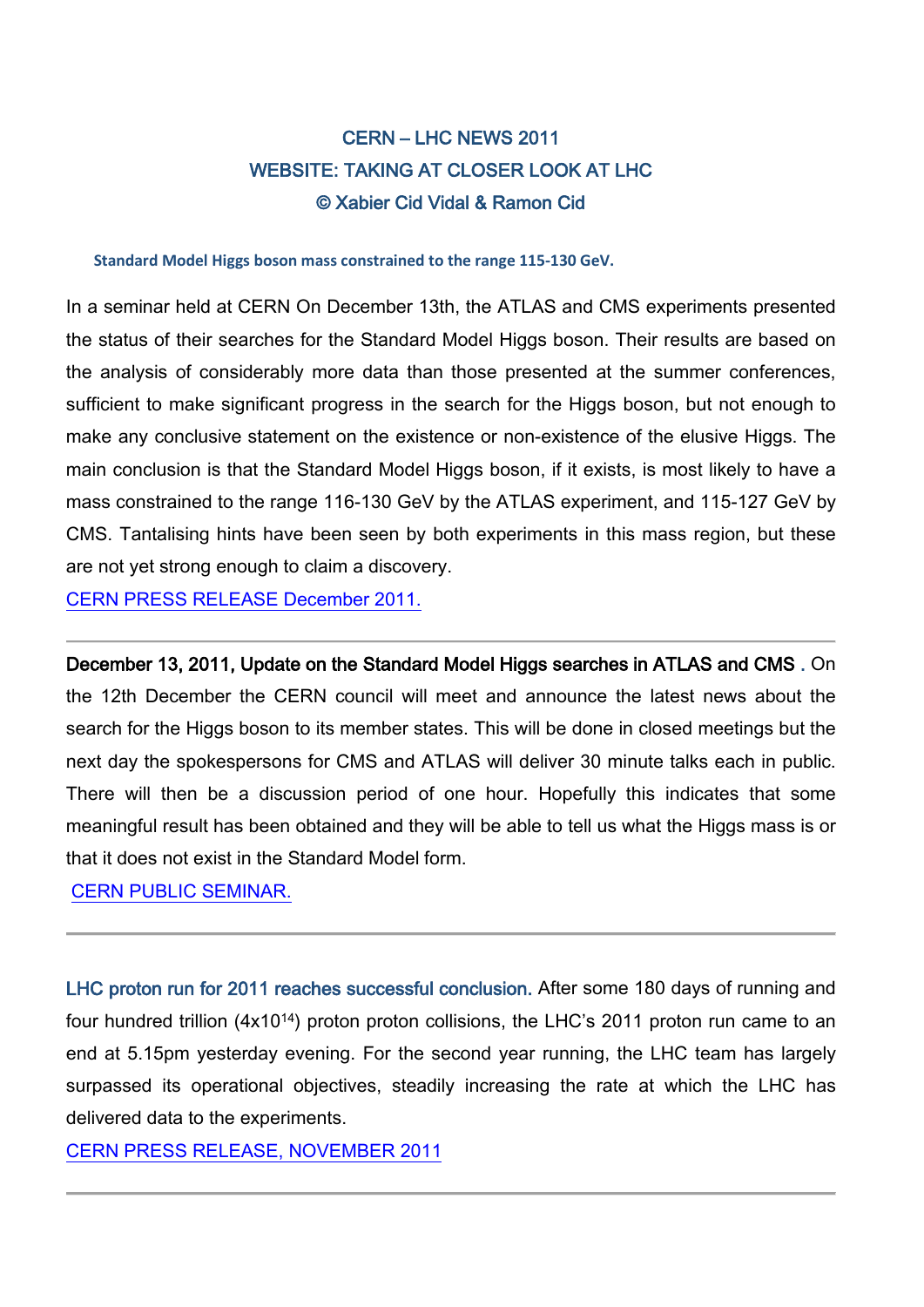Upstream from OPERA: extreme attention to detail. In the last days of Setember 2011, at a seminar held at CERN, the OPERA collaboration revealed their astonishing observation: neutrinos might move faster than light. The finding is currently under scrutiny in the scientific community. While the result downstream at Gran Sasso speaks for itself, upstream at CERN things are no less intriguing, with high-tech GPS systems, novel techniques for accurately measuring the time, and unique ways keeping the initial particle beam stable. Take away one ingredient and the accuracy needed for the final measurement is spoiled.

[CERN THE Bulletin –](http://cdsweb.cern.ch/journal/CERNBulletin/2011/41/News%20Articles/1387560?ln=en) October 2011

OPERA experiment reports anomaly in flight time of neutrinos. Even though this news does not come from LHC, we consider that it must be brought to this section.

The [OPERA](http://operaweb.lngs.infn.it/) result is based on the observation of over 15000 neutrino events measured at Gran Sasso, and appears to indicate that the neutrinos travel at a velocity 20 parts per million above the speed of light, nature's cosmic speed limit. Given the potential far-reaching consequences of such a result, independent measurements are needed before the effect can either be refuted or firmly established. This is why the OPERA collaboration has decided to open the result to broader scrutiny.

[CERN PRESS RELEASE, SETEMBER 2011](http://press.web.cern.ch/press/PressReleases/Releases2011/PR19.11E.html)

Oscillation matter-antimatter at LHCb. Results to be presented by CER[N1'](http://press.web.cern.ch/press/PressReleases/Releases2011/PR16.11E.html#footnote1)s LHCb experiment at the biennial Lepton-Photon conference in Mumbai, India on Saturday 27 August are becoming the most precise yet on particles called B mesons, which provide a way to investigate matter-antimatter asymmetry. "This result puts us right where we need to be to start finding cracks in the Standard Model, and explaining matter-antimatter asymmetry." said LHCb spokesperson Pierluigi Campana.

[CERN PRESS RELEASE SETEMBER 2011](http://press.web.cern.ch/press/PressReleases/Releases2011/PR16.11E.html)

LHC passes 2 fb<sup>-1</sup>. The LHC is enjoying a confluence of twos. On 5 August the total integrated luminosity delivered in 2011 passed 2 fb–1; the peak luminosity has risen to over 2 × 1033cm–2s–1; and fill number 2006 lasted for 26 hours, delivering an integrated luminosity of 100 pb–1.

## [CERN COURIER AUGUST 2011](http://cerncourier.com/cws/article/cern/46851)

LHC experiments present latest results at Mumbai conference. Results from the ATLAS and CMS collaborations, presented at the biennial Lepton-Photon conference in Mumbai (India)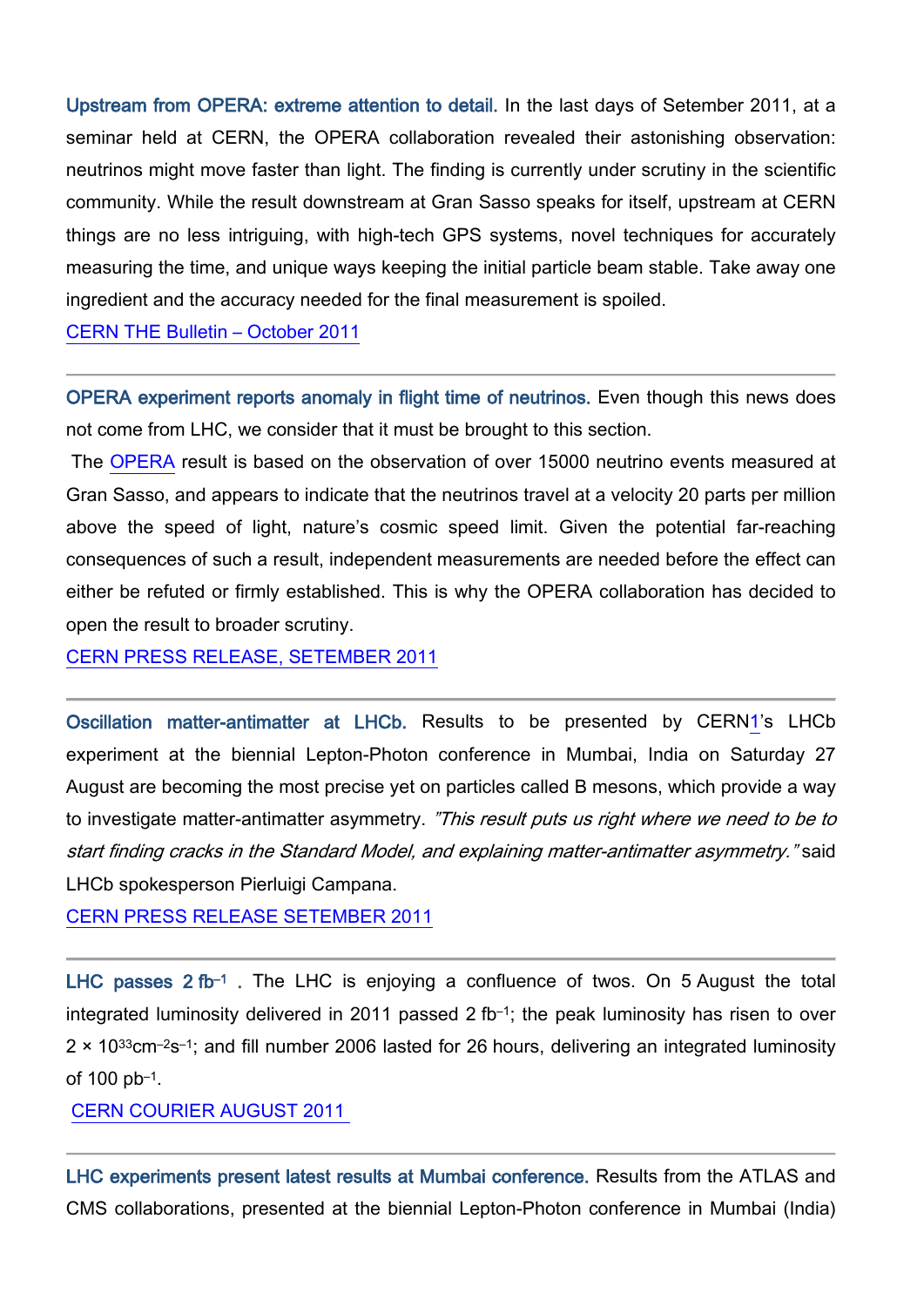August 2011. today, show that the elusive Higgs particle, if it exists, is running out of places to hide. Proving or disproving the existence the Higgs boson is among the main goals of the LHC scientific programme. ATLAS and CMS have excluded the existence of a Higgs over most of the mass region 145 to 466 GeV with 95 percent certainty.

[CERN PRESS REALISE AUGUST 2011](http://press.web.cern.ch/press/PressReleases/Releases2011/PR16.11E.html)

LHC achieves 2011 data milestone. In June the LHC made good the promise of delivering an integrated luminosity of 1 fb<sup>-1</sup> to the general-purpose detectors, ATLAS and CMS. This was the target for 2011 and it was achieved a little before the middle of the year. At the same time, making use of a technique known as "luminosity levelling", the LHCb experiment had already recorded around  $0.36$  fb<sup>-1</sup>, well on the way to achieving its 1 fb<sup>-1</sup> by the end of the year.

## [CERN COURIER JULY 2011](http://cerncourier.com/cws/article/cern/46516)

Large Hadron Collider results excite scientists. The Large Hadron Collider (LHC) has picked up tantalising fluctuations which might - or might not - be hints of the sought-after Higgs boson particle.

But scientists stress caution over these "excess events", because similar wrinkles have been detected before only to disappear after further analysis.

Either way, if the sub-atomic particle exists it is running out of places to hide, says the head of the European Organization for Nuclear Research (Cern), which runs the LHC.

## [BBC July 2011.](http://www.bbc.co.uk/news/science-environment-14258601)

The first fill with 1380 bunches per beam went into physics. Over the last three months the LHC has been gradually stepping up the total number of bunches in the beams and, early on Tuesday 28 June, the first fill with 1380 bunches per beam went into physics.

At present, the spacing between the bunches in the LHC is 50 ns, with some bigger gaps here and there to allow the injection and extraction kickers to do their job. The maximum number of bunches that we can inject in the machine with a 50 ns spacing is 1380, which is indeed the target for 2011. A nominal LHC bunch contains around 1.15x1011 protons. The 1380 nominal bunches now in use gives a total of 1.6x1014 protons per beam and a combined energy of around 89 MJ at 3.5 TeV. The machine protection system is working very well.

After 2012 LHC will be filled with 2808 bunches to run at maximum energy (360 MJ at 7 TeV) [CERN BULLETIN JULY 2011](http://cdsweb.cern.ch/journal/CERNBulletin/2011/28/News%20Articles/1365723?ln=it)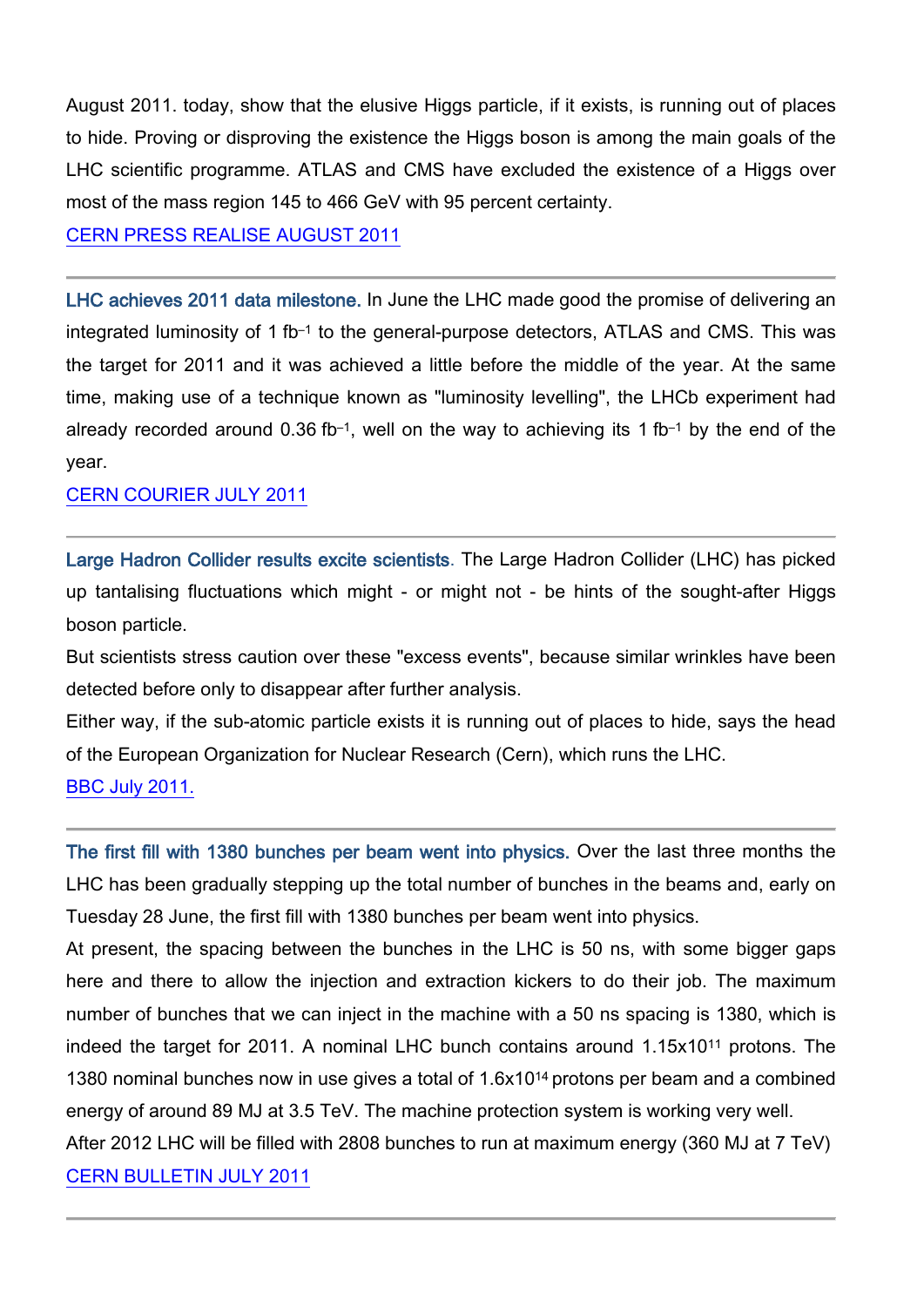Bringing heavy-ion physics into a new era of high precision studies. The three LHC experiments that study lead ion collisions all presented their latest results at the annual Quark Matter conference, held this year in Annecy, France. The results are based on analysis of data collected during the last two weeks of the 2010 LHC run, when the LHC switched from protons to lead-ions. All experiments report highly subtle measurements, bringing heavy-ion physics into a new era of high precision studies.

"These results from the LHC lead ion programme are already starting to bring new understanding of the primordial universe," said CER[N1](http://press.web.cern.ch/press/PressReleases/Releases2011/PR04.11E.html#footnote1) Director General Rolf Heuer. "The subtleties they are already seeing are very impressive."

LHC Experiments Present New Results at Quark Matter 2011 Conference

[CERN PRESS RELEASE JUN 2011.](http://press.web.cern.ch/press/PressReleases/Releases2011/PR04.11E.html)

The number of bunches per beam reached a new record. The LHC has spent the last couple of weeks delivering collisions to the four main experiments. At the same time the number of bunches in the beam has been steadily increased.

On April 10 the number of bunches per beam reached 1020, with a total of 1014 protons per beam – another record for the LHC.

[CERN COURIER MAY 2011](http://cerncourier.com/cws/article/cern/45735)

LHC sets world record beam intensity. Geneva, 22 April 2011. Around midnight this night CERN's Large Hadron Collider set a new world record for beam intensity at a hadron collider when it collided beams with a luminosity of  $4.67 \times 10^{32}$ cm $2s^{-1}$ . This exceeds the previous world record of 4.024 x 10<sup>32</sup>cm<sup>-2</sup>s<sup>-1</sup>, which was set by the US Fermi National Accelerator Laboratory's Tevatron collider in 2010, and marks an important milestone in LHC commissioning.

The current LHC run is scheduled to continue to the end of 2012. That will give the experiments time to collect enough data to fully explore the energy range accessible with 3.5 TeV per beam collisions for new physics before preparing the LHC for higher energy running. By the end of the current running period, for example, we should know whether the Higgs boson exists or not.

[CERN PRESS RELEASE](http://press.web.cern.ch/press/PressReleases/Releases2011/PR02.11E.html) April 2011.

A new lumninosity record. After about one month of operation, the LHC has already accumulated an integrated luminosity of 28 pb-1, which corresponds to over 50% of the total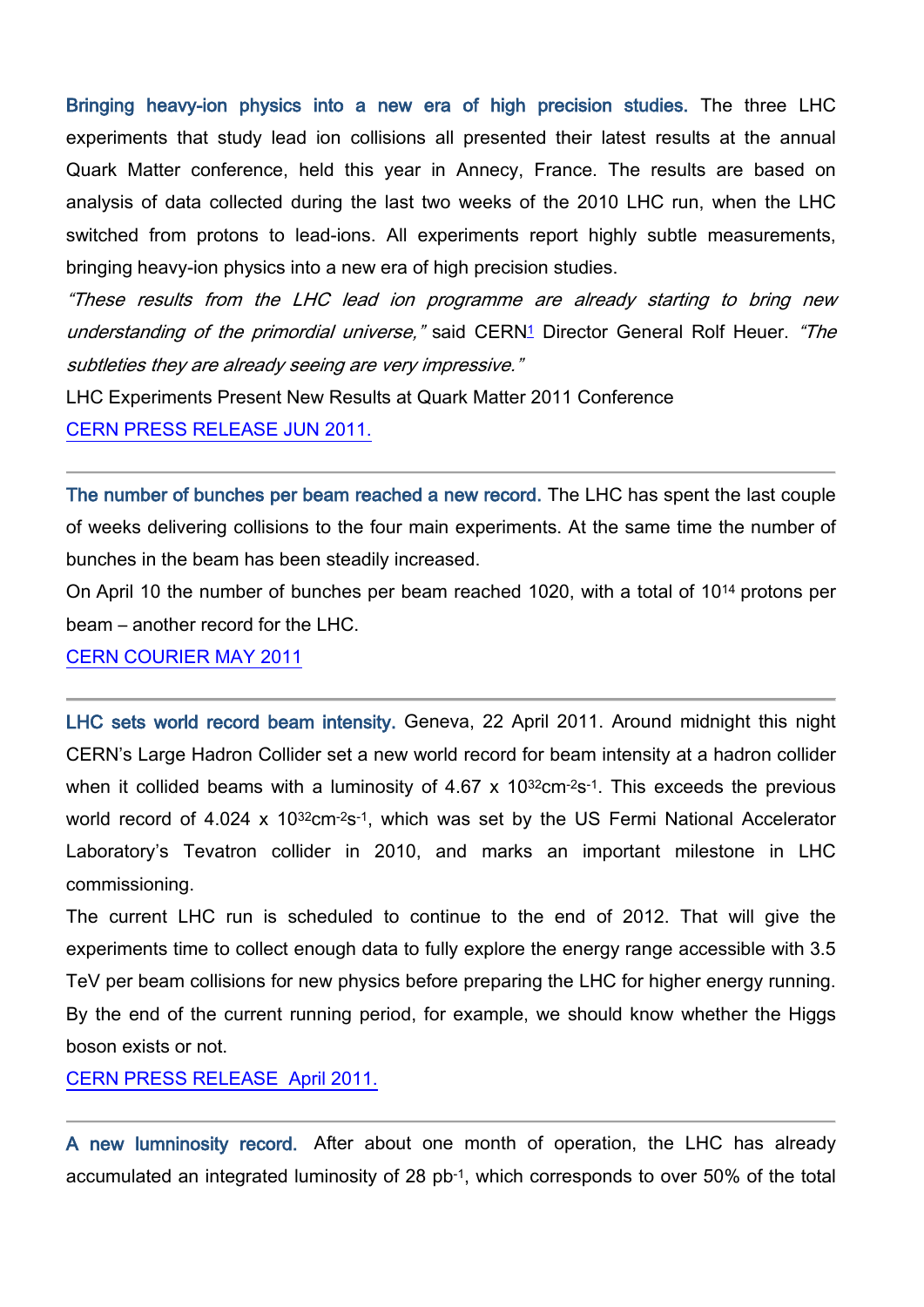delivered to the experiments in 2010. This impressive start to the LHC run in 2011 bodes well for the rest of year.

[CERN THE BULLETIN MARCH 2011.](http://cdsweb.cern.ch/journal/CERNBulletin/2011/13/News%20Articles/1339913?ln=en)

Protons will be colliding in the four LHC experiments by mid-March. On Saturday, Feb. 19, the LHC began circulating particle beams for the first time since the accelerator's 10-week technical stop. Scientists plan to start colliding protons in the four LHC experiments by mid-March.

Although scientists will not bring the beams to an energy above last year's record of 3.5 TeV, they plan to increase the number of particles they accelerate, multiplying the number of collisions that take place in the detectors.

[SYMMETRYBREAKING FEBRUARY 2011](http://www.symmetrymagazine.org/breaking/2011/02/25/lhc-revs-up-for-a-year-of-new-physics/)

CERN announces LHC to run in 2012. CERN today announced that the LHC will run through to the end of 2012 with a short technical stop at the end of 2011. The beam energy for 2011 will be 3.5 TeV. This decision, taken by CERN management following the annual planning workshop held in Chamonix last week and a report delivered today by the laboratory's machine advisory committee, gives the LHC's experiments a good chance of finding new physics in the next two years, before the LHC goes into a long shutdown to prepare for higher energy running starting 2014.Geneva, 31 January 2011.

[CERN PRESS RELEASES JAN 2011.](http://press.web.cern.ch/press/PressReleases/Releases2011/PR01.11E.html)

CMS announces first results of search for SUSY. The CMS collaboration have announced the first results of its search for supersymmetry (SUSY) at the LHC.

SUSY is one of the strong candidates for physics beyond the Standard Model that could be detected in proton–proton collisions at the LHC. If it exists in nature, it could solve many of the outstanding issues. SUSY can reveal itself through the production of new heavy particles and so could deliver a natural candidate particle to explain the large density of dark matter in the universe.

[CERN COURIER JAN 2011.](http://cerncourier.com/cws/article/cern/44838)

LHC plans extra year for Higgs hunt. Scientists are preparing to run the LHC for an extra year (8 TeV energy in center of mass). If the plan is implemented, LHC will run until the end of 2012 — rather than 2011 — before entering a year-long shutdown for a major upgrade. The energy in